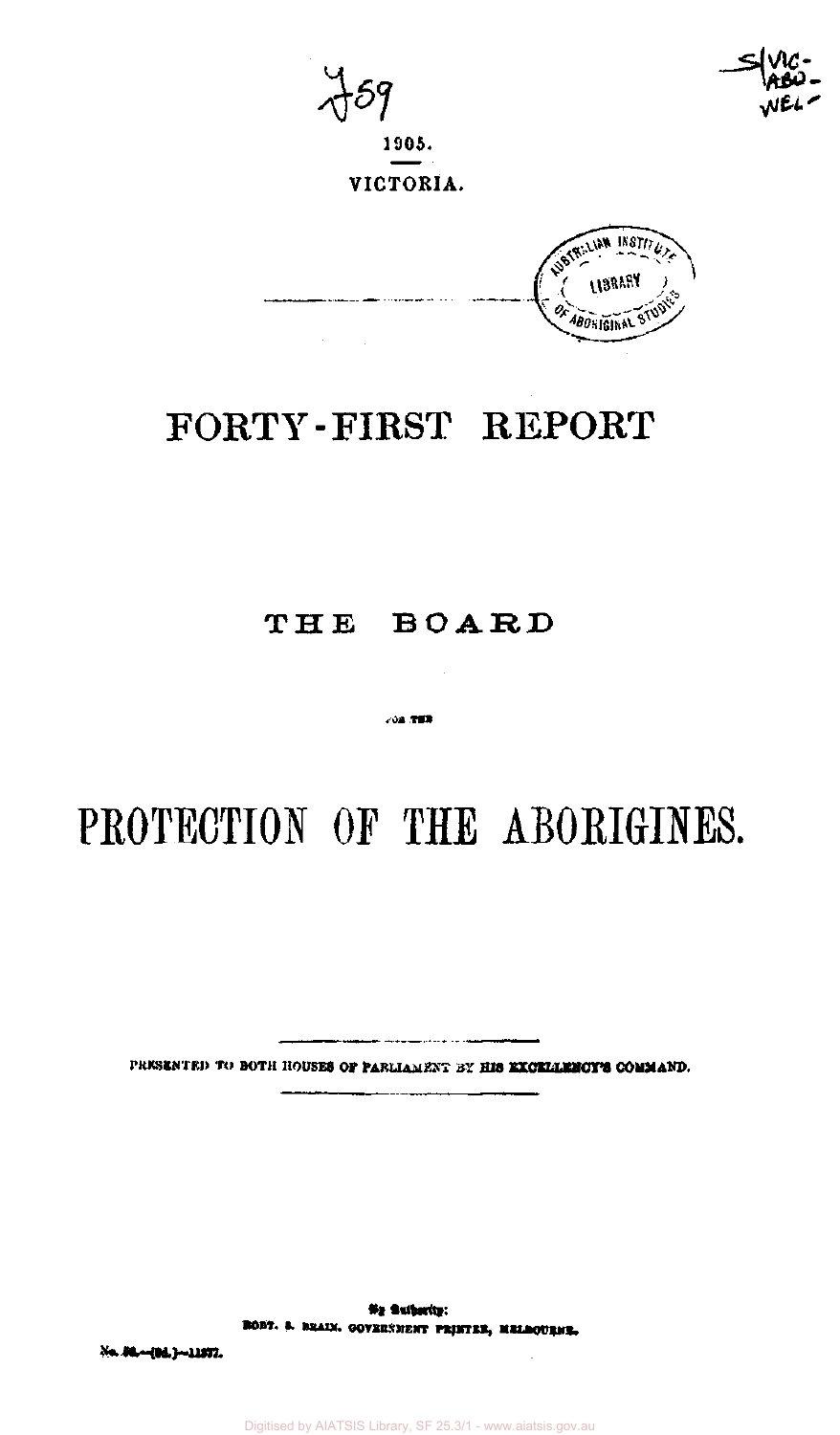#### MEMBERS OF THE BOARD FOR THE PROTECTION OF ABORIGINES.

The Honorable the Chief Secretary, Chairman. F. R. Godfrey, Esquire, Vice-Chairman. W. Anderson, Esquire. G. H. Bennett, Esquire, M.L.A-Mrs.. A. Bon. The Honorable E. H. Cameron, M.L.A. H. P. Keogh, Esquire, M.L.A. W. E. Morris, Esquire. The Honorable W. A. Watt, M.L.A.

#### **APPROXIMATE COST OF REPORT.**

|                             |  | AFFROAIMATE COST OF KEEPEL. |  |  | 4 s. d.    |
|-----------------------------|--|-----------------------------|--|--|------------|
| Preparation-Not given.      |  |                             |  |  |            |
| <b>FrinUng</b> (400 copics) |  |                             |  |  | $-710$ $+$ |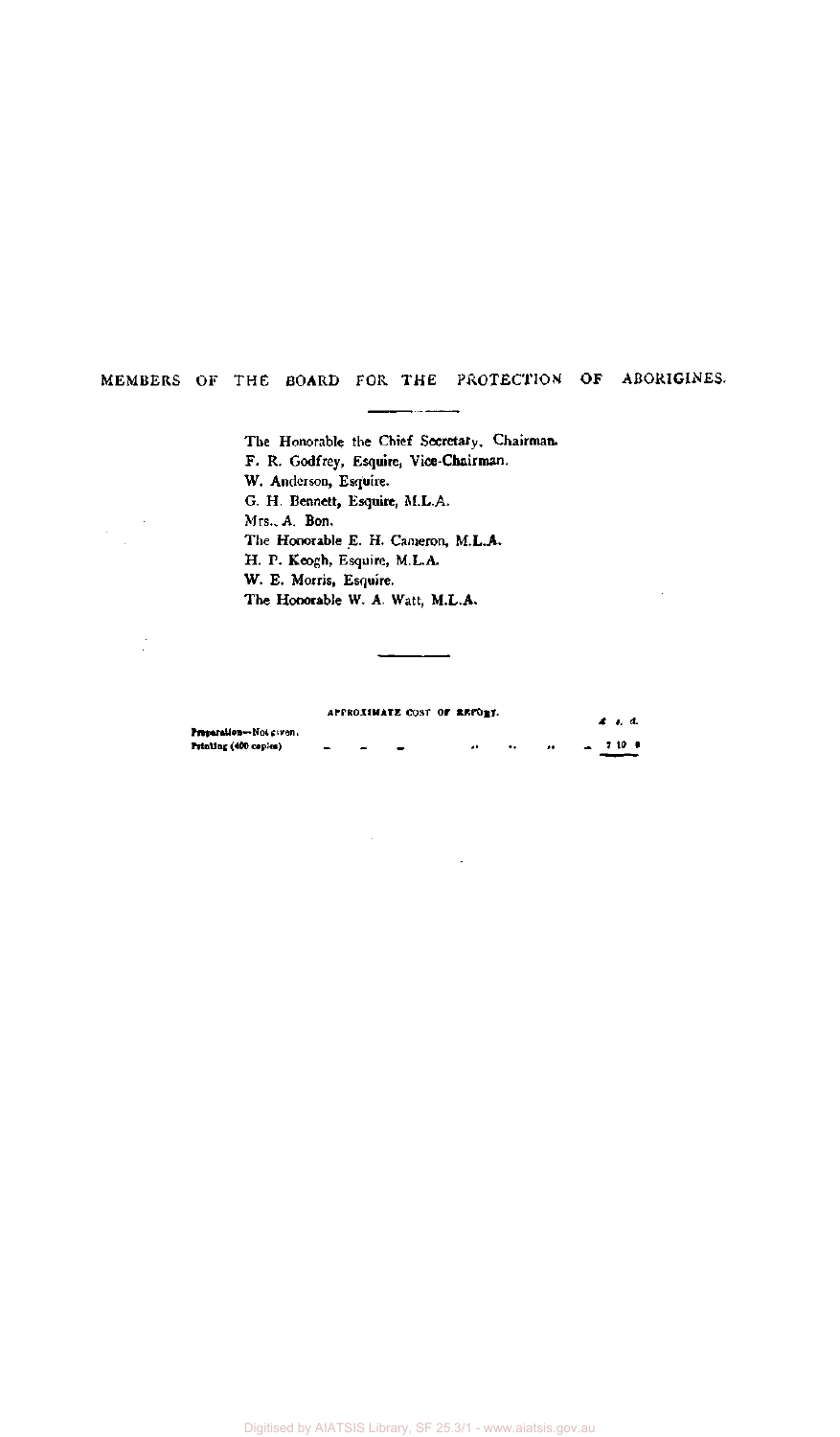### REPORT.

#### Melbourne, 12th October, 1905.

#### MAY IT PLEASE YOUR EXCELLENCY.

The Board for the Protection of the Aborigines of this State have the honour to submit for Your Excellency's consideration this, their Forty-first Report on the state and condition of the Aborigines under their care, together with the reports of managers of the different stations, and accounts of the sums voted by Parliament for the past financial year, which have been duly audited and certified by the Auditor-General on the accompanying balance-sheet and other documents.

1. The Board have held twelve ordinary and one special meeting during the past year for the carrying on of the usual business and the greatest care and consideration has at all times been bestowed on all questions for the welfare of the Aborigines of this State.

2. The Board recognises with great pleasure the action of the Government in filling up the vacancy caused through the death of A. A. C. Le Souef, Esq., by the appointment of Mrs. A. Bon, who has taken a deep and active interest in the welfare of the Aborigines for many years.

3. The number of Aborigines, and those half-castes under certificates, who reside at and are belonging to the stations and different depots have remained exactly the same as last year, the number of births having been equal to the number of deaths, which has not been the case for many years. The numbers at the various places are as follow :—

|                         |          |                                 |           |    |          | Highest Number. |
|-------------------------|----------|---------------------------------|-----------|----|----------|-----------------|
|                         |          |                                 |           | 65 | $\cdots$ | 80              |
| $\bullet\bullet\bullet$ |          |                                 |           | 32 | $\cdots$ | 47              |
| $\cdots$                |          |                                 |           | 43 | $\cdots$ | 0.5             |
|                         |          |                                 | $\cdots$  | 45 |          | 45              |
|                         | $\cdots$ |                                 |           | 24 | $\cdots$ | 24              |
|                         |          |                                 |           | 23 | $\cdots$ | 23              |
|                         | $\cdots$ |                                 | $\ddotsc$ | 79 |          | 79              |
|                         |          |                                 | $\cdots$  | 4  | $\cdots$ | 4               |
|                         |          |                                 |           |    |          |                 |
| Total                   | $\cdots$ |                                 | $\cdots$  | .  | $\cdots$ | 365             |
|                         |          | Orphanage and Industrial School |           |    |          | Lowert Number.  |

As stated in former reports, some of the old people, and even some of the younger, still enjoy to visit occasionally their former birth-places, but generally after a short stay return with real pleasure to their more comfortable homes on the stations, from which it would be very hard to remove them.

#### 4. The numbers of marriages, births, and deaths were :—

|            |                         |           |             |          | Marriagea. |          | Hirths, |           | latathe. |
|------------|-------------------------|-----------|-------------|----------|------------|----------|---------|-----------|----------|
| Coranderrk |                         |           | <b>A.L.</b> |          | 2          | 5.06     |         | $\ddotsc$ | 2        |
| Condah     | $\bullet\bullet\bullet$ |           |             |          |            |          | 2       | $\cdots$  | 3        |
| Lake Tyers |                         | $\bullet$ | $\sim$      |          |            | $\cdots$ |         | $\cdots$  | 3        |
| Ramahyuck  |                         |           |             | $\cdots$ |            | $\cdots$ | 4       | $\ddotsc$ | 2        |
| Depôts     | $\cdots$                | $***$     |             |          |            | $\cdots$ |         | $\cdots$  | -2       |
|            |                         |           |             |          |            |          |         |           |          |
|            |                         | Totals    |             | $\cdots$ | 2          | $\cdots$ | 12      |           | 12       |
|            |                         |           |             |          |            |          |         |           |          |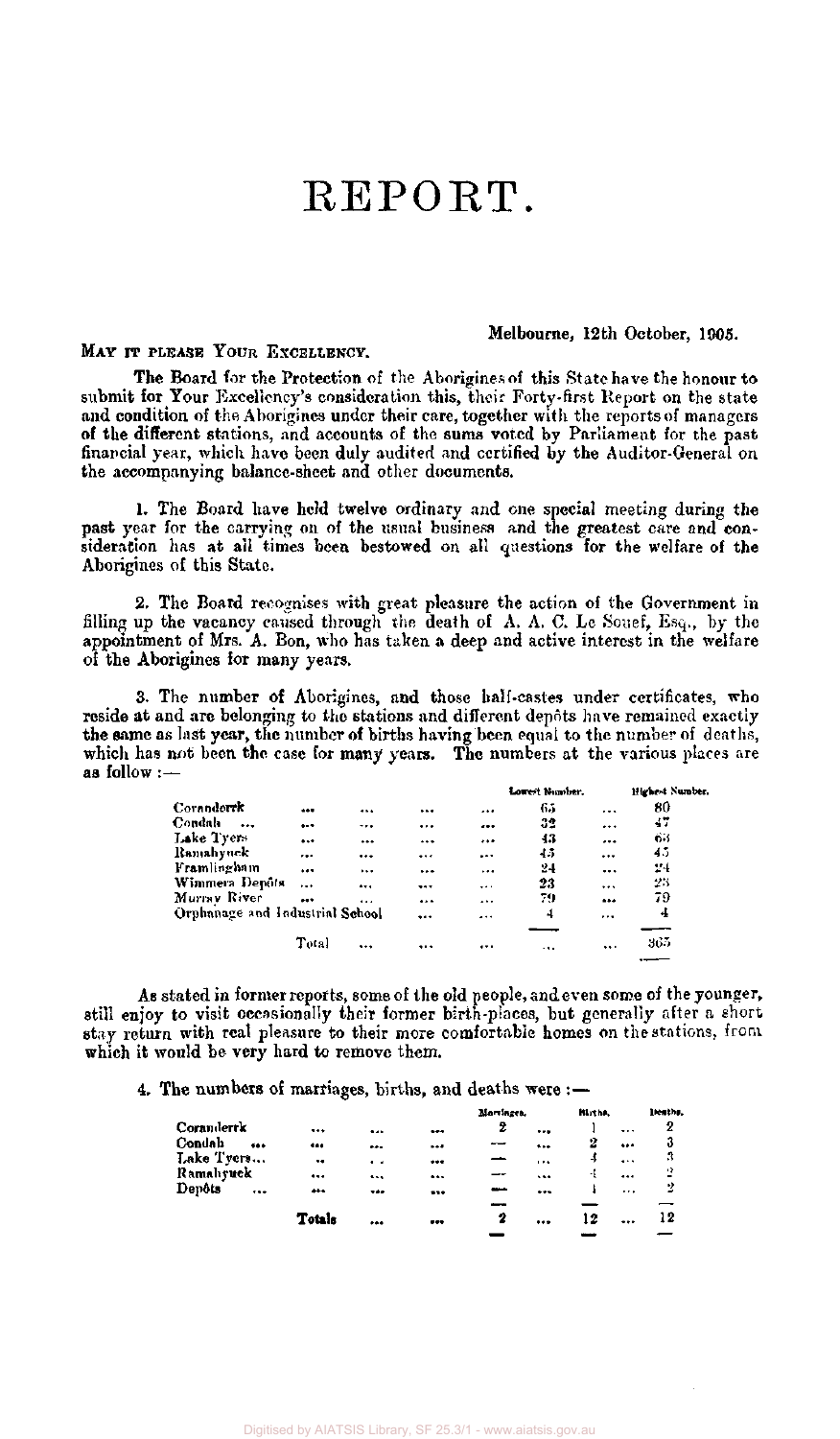5. In accordance with the rules and regulations of the Board, rations, clothes, blankets, and other comforts have been regularly supplied through the managers of stations and duiy authorized agents at the depots throughout the State. Medical attendance has likewise been provided in every case when required. In unforeseen and special cases, the Board's agents and the General Inspector have at ail times bestowed prompt and proper attention to those who were in need of it.

6. The Board desires to repeat a former statement regarding the various reserves of land formerly under its charge, that through the constant decrease of the aborigines several reserves at the depôts had been handed back to the Department of Lands, and likewise portions of the reserves at the stations, of which the following table shows the particulars :—

|             | Land given up. |          |              |              |                |                     | Reserves still occupied. |             |                     |
|-------------|----------------|----------|--------------|--------------|----------------|---------------------|--------------------------|-------------|---------------------|
| Coranderrk  | 1.7.7          |          | 2,000 acres  |              | Coranderrk     |                     |                          | 2,400 acres |                     |
| Condah      | $\cdots$       |          | 1,700        | ,,           | Condah         |                     | $\bullet\bullet\bullet$  | 2,000       | $\boldsymbol{v}$    |
| Ebenezer    | $\cdot$        |          | 4,600        | $^{\bullet}$ | Framlingham    | $\cdot \cdot \cdot$ |                          | 54S         | ,                   |
| Framlingham |                |          | 5,000        | "            | Colac          | $\cdots$            |                          | 40          | $\bullet$           |
| Dergholm    | $\cdots$       |          | 180          | "            | Lake Tyers     | $\cdots$            |                          | 4,000       | ,,                  |
| Lake Tyers  | $\cdots$       | 1.7.7    | 200          | ,,           | Ramahvuck      |                     |                          | 750         | $^{\bullet\bullet}$ |
| Ramahyuck   | $\cdots$       | $\cdots$ | 1,400        | 'n           | Lako Moodemere |                     | $\dddotsc$               | 8           | 'n                  |
| Steiglitz   |                |          | 63           | n            |                |                     |                          |             |                     |
|             |                |          |              |              | Total          | $\cdots$            |                          | 9,746 acres |                     |
| Total       | $\cdots$       |          | 15,143 acres |              |                |                     |                          |             |                     |

The Board considers its policy in this respect a wise one, and proposes to continue the same.

7. The education and training of the children on all the stations have been carried on with fair success, both in secular and religious branches, and should bear, **its** fruit in due season.

8. The Board has faithfully adhered to their old rules that all able-bodied aborigines should do a fair amount of work for their supplies of rations and clothes, besides paying them a small allowance for their work. The work they do is very little, except at Coranderrk, where there are more able young men to carry on the station **work.** 

**9.** The Vote granted by Parliament for the use of the Aborigines has been carefully and liberally administered, but through the constant decrease of their numbers **and** the merging of the half-castes with the general population, the expenses have been reduced from year **to** year, as will be observed from the attached statement, which is as follows:—

STATEMENT OF AMOUNTS VOTED BY PARLIAMENT, OF REVENUE RECEIVED, AND OF NET COST **OF BOARD FROM 1891 TO 1903.** 

| Year. |          | Amount Voted. |             |             | Amount Expended. |    |          | Unexpended Vote. |                  |    | Revenue from Salc of<br>Produce, &c., paid into<br>Treasury. |              |                     | Net Cost of Board |              |          |
|-------|----------|---------------|-------------|-------------|------------------|----|----------|------------------|------------------|----|--------------------------------------------------------------|--------------|---------------------|-------------------|--------------|----------|
|       |          | £             | 8.          | d.          | £                | 8. | d.       | £                | 8.               | d. | £                                                            | 8.           | d.                  | £                 | 8.           | d.       |
| 1891  | $\cdots$ | 8,883         | $\bf{0}$    | $\bf{0}$    | 8,692            | 4  | 5        | 190              | 15               |    | 1,061                                                        | 3            | $\ddot{\mathbf{a}}$ | 7,631             |              | $\Omega$ |
| 1892  |          | 7,800         | $\bf{0}$    | $\bf{0}$    | 6,745            | 6  |          | 1,054            | 13               | 5  | 1,124                                                        |              | 3                   | 5,621             | 5            |          |
| 1893  |          | 6,788         | 0           | 0           | 5,578            | 0  | 5        | 1,208            | 19               |    | 487                                                          | $\bf{0}$     | 3                   | 5,091             | $\mathbf{v}$ | 2        |
| 1894  |          | 5,600         | 0           | 0           | 5,596            | 7  | 10       | 3                | 12               | 2  | 414                                                          | $\mathbf{2}$ | 8                   | 5,182             | 5            | 2        |
| 1895  | . 1.9    | 5,630         | $\mathbf o$ | $\bf{0}$    | 5,515            | 19 | 9        | 114              | $\bf{0}$         | 3  | 560                                                          | 15           | 4                   | 4,955             |              | 5        |
| 1896  | $\cdots$ | 5,501         | $\mathbf o$ | $\bf{0}$    | 5,459            | 17 | 3        | 41               | 2                | 9  | 409                                                          | 10           | 6                   | 5,050             |              | 9        |
| 1897  | $\cdots$ | 5,497         | $\bf{0}$    | $\bf{o}$    | 5,407            |    | 5        | 89               | 12               |    | 442                                                          | 11           |                     | 4,964             | 15           | 10       |
| 1898  |          | 5.515         | $\mathbf o$ | $\bf{0}$    | 5,451            | 14 | 10       | 63               | 5                | 2  | 215                                                          | -10          | $\bf{0}$            | 5,236             | 4            | 10       |
| 1899  | $\cdots$ | 5.523         | $\bf{0}$    | $\Omega$    | 5,080            | 17 | 4        | 442              | $\boldsymbol{2}$ | 8  | 301                                                          | 13           |                     | 4.773             | 4            | 3        |
| 1900  |          | 5,483         | $\mathbf o$ | $\bf{0}$    | 4.845            | 0  | 4        | 639              | 19               | 8  | 181                                                          | 14           | 6                   | 4,66.3            | 5            | 10       |
| 1901  |          | 5,300         | $\bf{0}$    | 0           | 4.704            | 12 | 9        | 595              | 7                | 3  | 326                                                          | 10           | 11                  | 4,375             |              | 10       |
| 1902  |          | 5,182         | $\bf{0}$    | 0           | 4,633            |    |          | 548              | 12               | 5  | 431                                                          | 5            | 3                   | 4,202             | 2            | 4        |
| 1903  | --<br>   | 4,870         | $\Omega$    | $\bf{0}$    | 4,810            |    |          | 59               | 15               | 5  | 630                                                          | 11           | 4                   | 4.179             | 13           | 3        |
| 1904  |          | 4,708         | $\Omega$    | $\mathbf o$ | 4,406            | 15 | 9        | 296              |                  | 3  | 622                                                          | 18           | 9                   | 3,783             | 17           | $\bf{o}$ |
| 1905  | $\cdots$ | 4.569         | $\bf{0}$    | $\mathbf o$ | 4.152            | 18 | $\bf{0}$ | 416              | 2                | 0  | 354                                                          | 16           | 3                   | 3,798             |              | 9        |

Of the **sum** voted for the past year, £416 2s. was unexpended, and lapsed into the **Treasury, and £854 16s. 3d.** (received **from Coranderrk** produce, less 12s. from **Framlingham) was paid into the revenue, leaving a net expenditure** of **£3,798 ls. 9d.**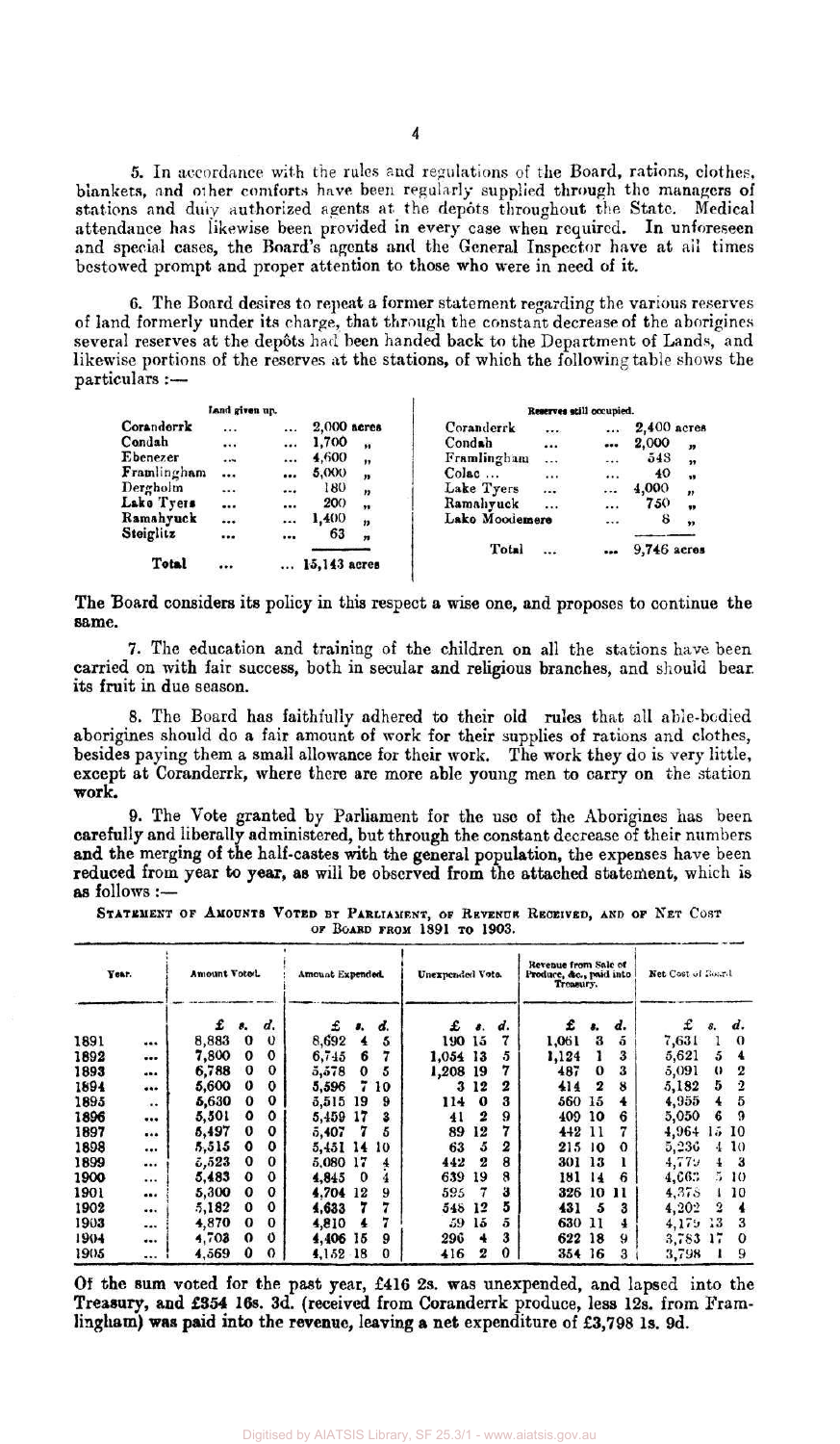10. The total amount of expenditure at each station from the Vote has been as follows:—

| Coranderrk     | $\cdots$  |          |          |                         |           | $\cdots$ | £1,073    |    | 710 |  |
|----------------|-----------|----------|----------|-------------------------|-----------|----------|-----------|----|-----|--|
| Framlingham    |           | $\cdots$ | $- + +$  |                         |           |          | 270       | 11 | 8   |  |
| Condah         | $\cdots$  |          |          |                         |           |          | 552 10    |    | - 7 |  |
| Ramahyuck      | $\ddotsc$ | $\cdots$ |          |                         |           |          | 548 17 11 |    |     |  |
| Lake Tyers     | $\ddotsc$ |          |          |                         |           |          | 615 16 5  |    |     |  |
| Lake Hindmarsh |           | $\cdots$ | $\cdots$ | $-$                     | $\ddotsc$ |          | 81 10     |    | -4  |  |
| Melbourne      | $\ddotsc$ |          |          | $\bullet\bullet\bullet$ | $\cdots$  | $\cdots$ | 811       | 14 | - 6 |  |
| Depòts         | $\cdots$  | $\cdots$ |          |                         | $\cdots$  | $\cdots$ | 195       | 8. | -9  |  |
|                | Total     |          | $\cdots$ | $\cdots$                | $\cdots$  | $\cdots$ | £4.152    | 2  | -0  |  |

#### PAID INTO THE REVENUE.

| From Coranderrk Station-           |           |              |            |     |         |                 |            |
|------------------------------------|-----------|--------------|------------|-----|---------|-----------------|------------|
| Hops<br>$\lambda$ $\lambda$        |           | <br>         | £24314     | - 3 |         |                 |            |
| Stock                              |           | <br>         | $105-10$ . | - 0 |         |                 |            |
| Wattle Bark                        | $\bullet$ | <br>         | Б.,<br>0   | - 0 |         |                 |            |
|                                    |           |              |            |     | £354    |                 | $4\quad 3$ |
| From Framlingham-Grazing           | $\bullet$ | <br>         |            |     |         | 0 <sub>12</sub> | Ω          |
| Total                              |           | <br>$\cdots$ |            |     | £354 16 |                 | -3         |
| $1904 - 5 -$<br>Unexpended balance |           | <br>         |            |     | £416    | 9               | -0         |

11. The accounts of the Mission Stations, being separated from the Government statements, as reported by the managers of those stations, are duly examined and audited by the Board's General Inspector during his periodical visits of inspection.

12. The Board are pleased to report that the conduct of the Aborigines has been generally satisfactory, and the year passed away in comparative peace and contentment.

I have the honour to be,

Your Excellency's most obedient servant,

F. R. GODFREY,

Vice-Chairman.

His Excellency

The Honorable Sir Reginald Arthur J. Talbot, K.C.B., &c, &c, &c, &c.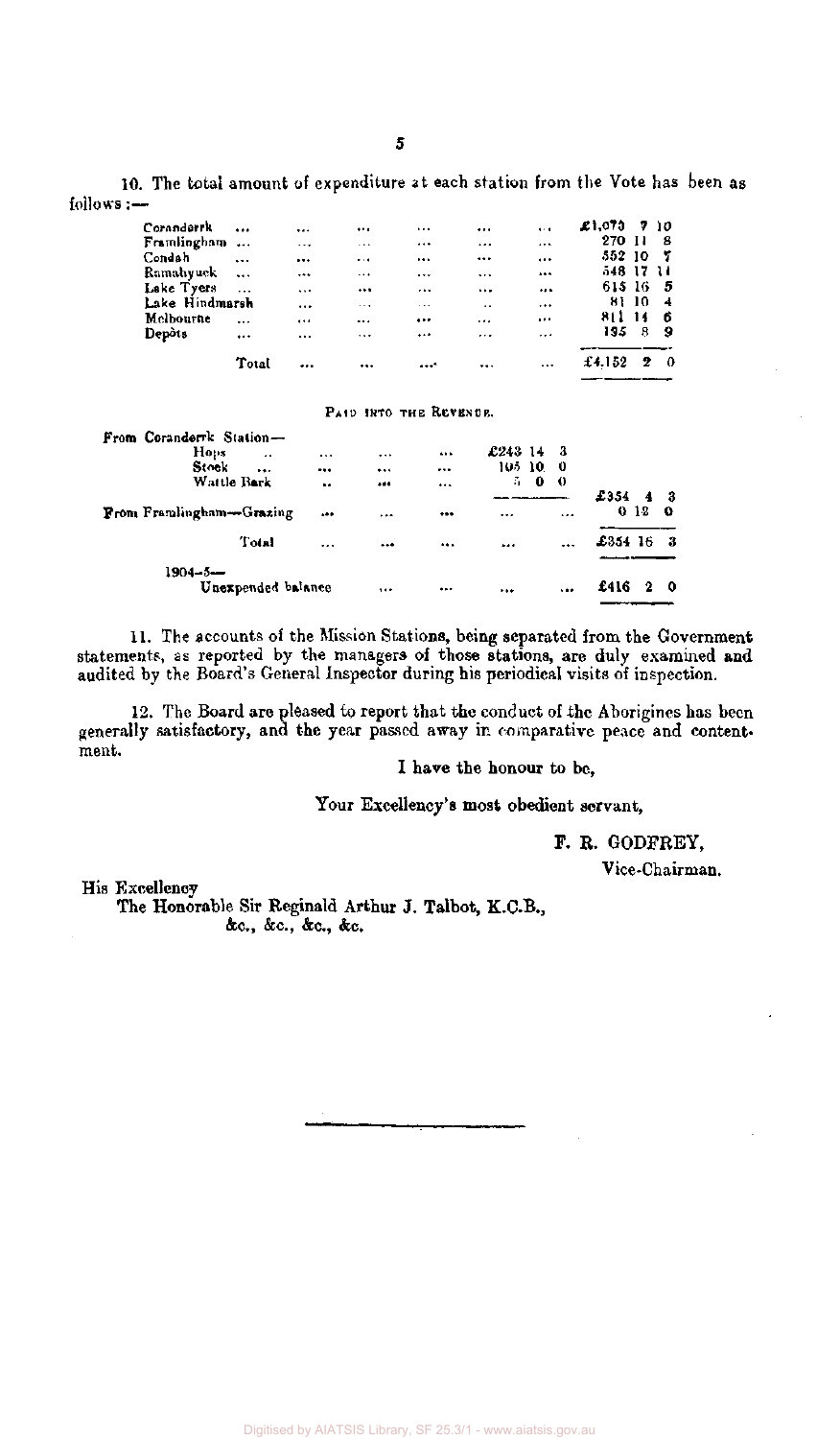### APPENDICES

#### APPENDIX I.

SIR,

Coranderrk Aboriginal Station, 1st July, 1905.

I have the honour to forward you herewith my Annual Report of this station and of the work and condition of the Aborigines connected with it for the twelve months ended 30th June, 1905.

1. The number of people resident and belonging to the station was 73, and the number living at the station in each month during the year was as follows :—

| 1904.     |                    |          | Highest. Lowest. |          |    | 1905.    |                       |    | Highest. |        | Lowest. |
|-----------|--------------------|----------|------------------|----------|----|----------|-----------------------|----|----------|--------|---------|
| July      | $\bullet\,\bullet$ |          | 65               |          | 65 | January  |                       |    | 64       |        | 64      |
| A ugust   | $\cdots$           |          | 64               |          | 64 | February |                       | $$ | 64       |        | 64      |
| September | $\cdots$           |          | 63               | .        | 63 | March    |                       |    | 66       |        | 65      |
| October   |                    |          | 63               |          | 62 | April    | <br>                  |    |          | $-0.6$ | 66      |
| November  |                    | $\cdots$ | 63               | $\cdots$ | 62 | May      | <br>                  |    | 65       |        | 65      |
| December  | $\cdots$           | $\cdots$ | 64               | $\cdots$ | 63 | June     | <br>$\dddot{\bullet}$ |    | 65       |        | 65      |

2. (a) There have been two marriages celebrated on the station during the year, both being on the same day, 27th June, 1905. Edward Foster was married to Mrs. Rosanna McLellan and Albert White to Mrs. Dinah McDougall. The bridegrooms were widowers and the brides widows, the former having two children and the latter three.

Great interest was taken in the marriages, and our little church was crowded to overflowing with blacks and white people from the surrounding district. The Reverend James Spittal of Healesville. performed the marriage ceremony. (b) BIRTH.

| Date.                  | Sex.         | Name.                    | Parents' Names.                            | Colour. |
|------------------------|--------------|--------------------------|--------------------------------------------|---------|
| 1st November, 1904<br> | $\mathbf{v}$ | Florence Mabel<br>$$<br> | (William King)<br>  Bella King<br><br><br> | Black.  |

#### (c) DEATHS.

| Date.                                                                 | Sex.           | Name.                                                                  | Colour.                                         |                                    | Cause of Death. |                  |            | $A \subset c$ .                      |
|-----------------------------------------------------------------------|----------------|------------------------------------------------------------------------|-------------------------------------------------|------------------------------------|-----------------|------------------|------------|--------------------------------------|
| 10th Aug., 1904<br>$\cdots$<br>24th April, 1904<br>3rd June, 1905<br> | м.<br>M.<br>F. | William Victor King<br>Thos. McLellan<br>$\cdots$<br>Mabel F. King<br> | Black<br>Black<br>$\cdots$<br>Black<br>$\cdots$ | Gastritis<br>Phthisis<br>Gastritis | <br><br>        | <br><br>$\cdots$ | $$<br><br> | 10 months.<br>52 years.<br>7 months. |

3. The usual religious services have been held on Sundays and week-day mornings, and Sunday School for the children, and, as a rule, have been generally well attended.

We have had a collection every alternate Sunday for the support of Foreign Missions, and the sum of £4 Is. 8d. has been collected and forwarded to the Secretary of the Mission Committee. Melbourne.

4. All the children of school age continue to attend the State school, which is aboul a mile from here, and they arc making fair progress. Several have passed the standard required by the Education Act, and obtained the usual certificate.

5. The reserve still consists of about 2,000 acres, although it should be stated that nearly onehalf is liable to be flooded at any time, and during the winter months is frequently covered with water 3 or 4 feet deep, hence the necessity of some high and dry land being always available for the cattle when the floods appear.

About 30 or 40 acres are generally under cultivation, consisting of oats, wheat, potatoes, and hops.

Owing to the dry and unfavourable season, our hop crop was not quite so good as usual, but the net proceeds realized the sum of £243 14s. 3d., which, together with £107 10s. from the sale of cattle, made a total of £351 4s. 3d., all of which was paid into the Treasury.

6. The stock on the reserve at present consists of 53 cows, 6 calves, 36 heifers, 47 steets, 2 bulls, 6 working bullocks, and 10 horses—total, 160. About 12 or 14 cows arc generally milked daily for the use of the station. Twenty-three steers and 6 cows were killed for meat for the station.

7. The number of buildings is the same as last year—25—and all, except one, are occupied at present, and are generally kept in good and clean condition.

8. The able-bodied men do all the work of the farm and station, except at hop-picking time, when so**me hop-pickers from** outside have to **be** employed, so as to get the hops harvested in good condition. **Besides** attending to their domestic duties, the women make mats and baskets for sale, and in this way **obtain a** good **deal** of **money from visitors.**